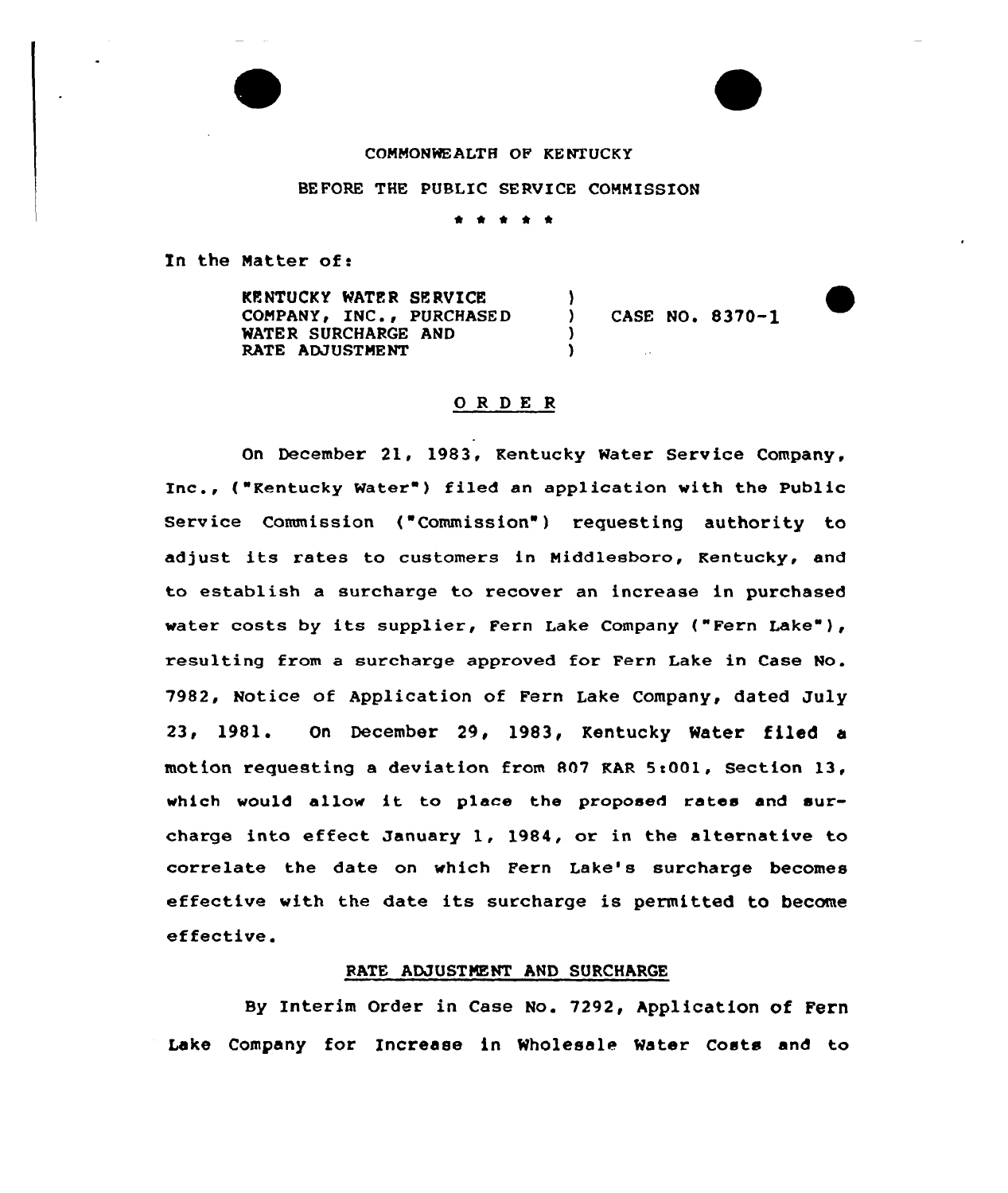Borrow \$125,000, dated January 30, 1979, Kentucky Water's supplier for the Niddlesboro area was granted a monthly surcharge of \$1,793. The increased cost of purchased water was passed on to Kentucky Water's Niddlesboro customers through an increase in its basic rates. Subsequently, by Interim Order dated February 27, 1981, in Case No. 7982, the Commission approved construction financing for Fern Lake and a surcharge in an amount sufficient to amortize the construction loan, and further ordered that the initial surcharge of Sl,793 cease simultaneously with the implementation of the new surcharge. In compliance with further requirements of  $\gamma$ that Order, the amount of the new surcharge has now been established as S18,700 per month with the first surcharge payment due from Kentucky Water on January 31, 1984.

Kentucky water proposed to reduce its basic rate schedule for Middlesboro to eliminate the \$1,793 initial monthly surcharge from its basic rates and to establish <sup>a</sup> separate surcharge of 8.5643 per 1,000 gallons to recover the \$ 18,700 monthly surcharge based on water sales for the 12 month period ending October 31, 1983. <sup>A</sup> comparison of the rate schedule approved in Kentucky Water's most recent rate case (case No. 8370, Notice of Kentucky water service company, Inc., of Adjustment of Water Rates, final Order dated April 9, 1982), the rate schedule after adjustment for the Sl,793 surcharge, and the proposed rate schedule shows that the reductions to the various rate steps do not parallel the

 $-2-$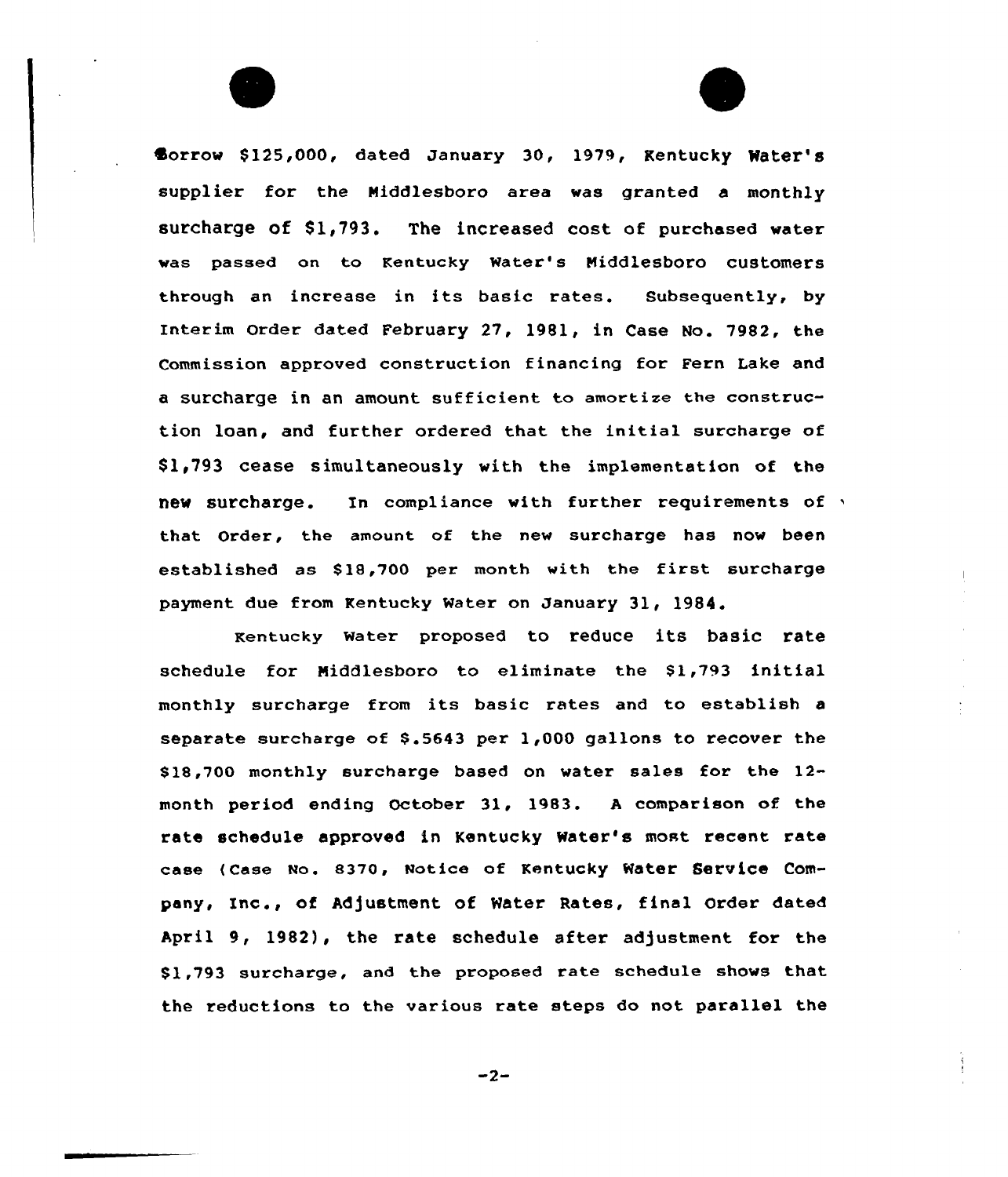

The Commission is of the opinion that the proposed surcharge is the most appropriate method of recovering the increased cost of purchased water and that the calculations made by Kentucky Water in determining the surcharge amount are correct. Morever, Kentucky Water should maintain a separate record of all monies derived from implementation of the surcharge and file an addendum to its Annual Report to the Commission setting out the amount collected and paid to Fern Lake during the year. Any monies collected in excess of the \$18,700 monthly surcharge allowed should be maintained in a separate account to be applied only toward payment of the surcharge imposed by Fern Lake. Further, Kentucky Water should review the surcharge and revenues at the end of each 12-month period and make appropriate filings with the Commission for adjustments as necessary.

The Commission, having reviewed the evidence of record and being advised, is of the opinion and finds that:

1. Kentucky Water's supplier, Fern Lake, increased the cost of wholesale water by \$18,700 per month effective for billing due January 3l, )984.

 $-3-$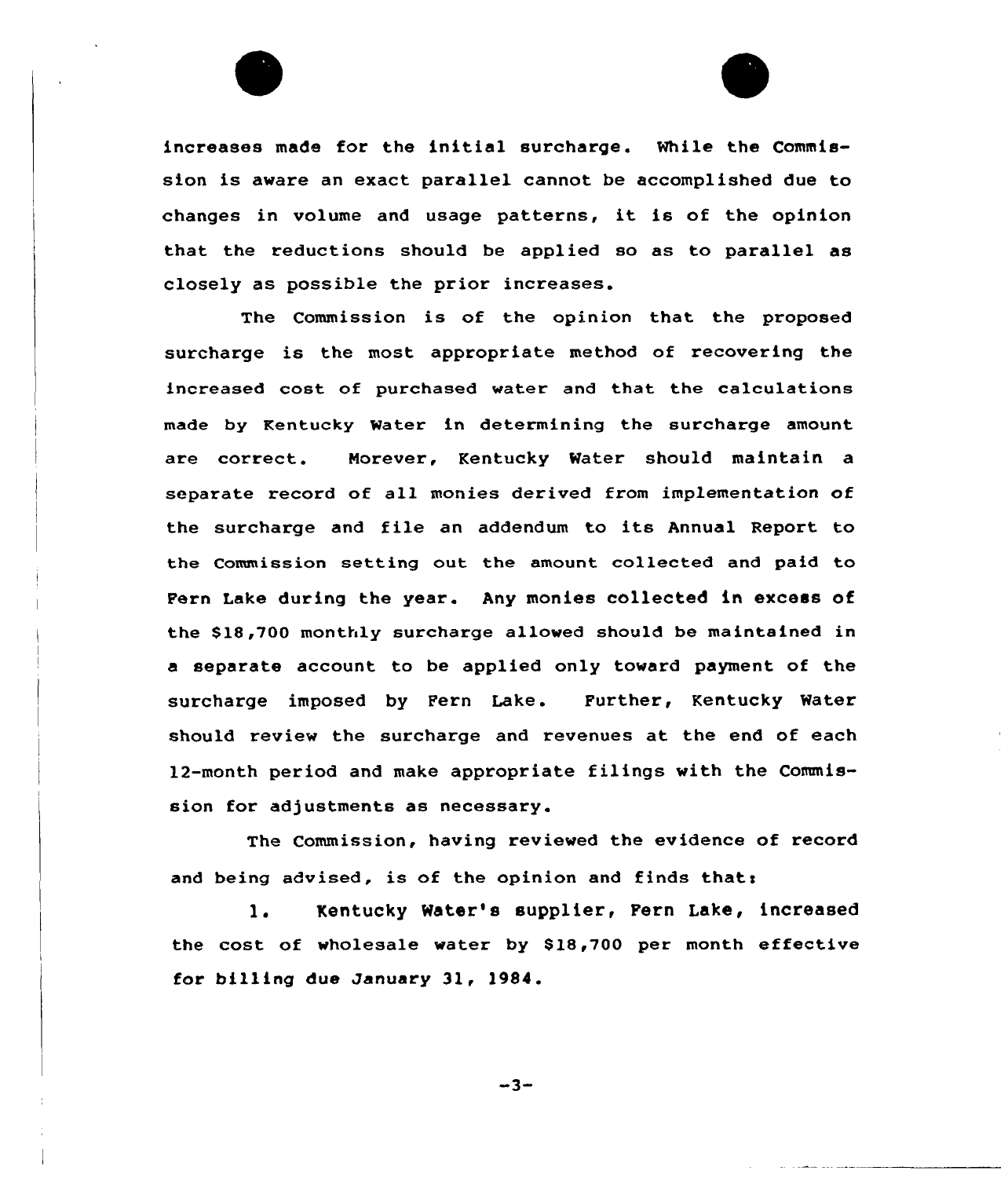2. For purposes of future application of the purchased water adjustment clause of Kentucky Water, the base rate for purchased water should be:

Supplier Rates Fern Lake Company First 41,667,000 gallons \$5,325.00 Minimum<br>Each Additional 1,000 .14 per 1,000 Each Additional 1,000 .14 per<br>gallons qallons dallons

Fern Lake Surcharge: \$18,700 per month

3. The surcharge in the amount of \$.5643 per 1,000 gallons proposed by Kentucky Water is correct, and is fair, just and xeasonable and should be approved.

4. Kentucky Water should maintain a separate record of all monies dexived from implementation of the surcharge and file <sup>a</sup> report as an addendum to its Annual Report to the Commission by month for each year the surcharge is in effect. Any monies collected in excess of the \$ 18,700 monthly surcharge allowed should be maintained in a separate account to be applied only toward payment of the surcharge imposed by Fern Lake. Further, Kentucky Water should review the sur-Charge and reVenueS at the end Of each 12-month period and make appropriate filings with the Commission for adjustments as necessary.

5. The rates proposed by Kentucky Water are unfair, unjust and unreasonable and should be denied.

6. The rates in Appendix A are the fair, just and reasonable rates to be charged by Kentucky Water and should be approved.

-4-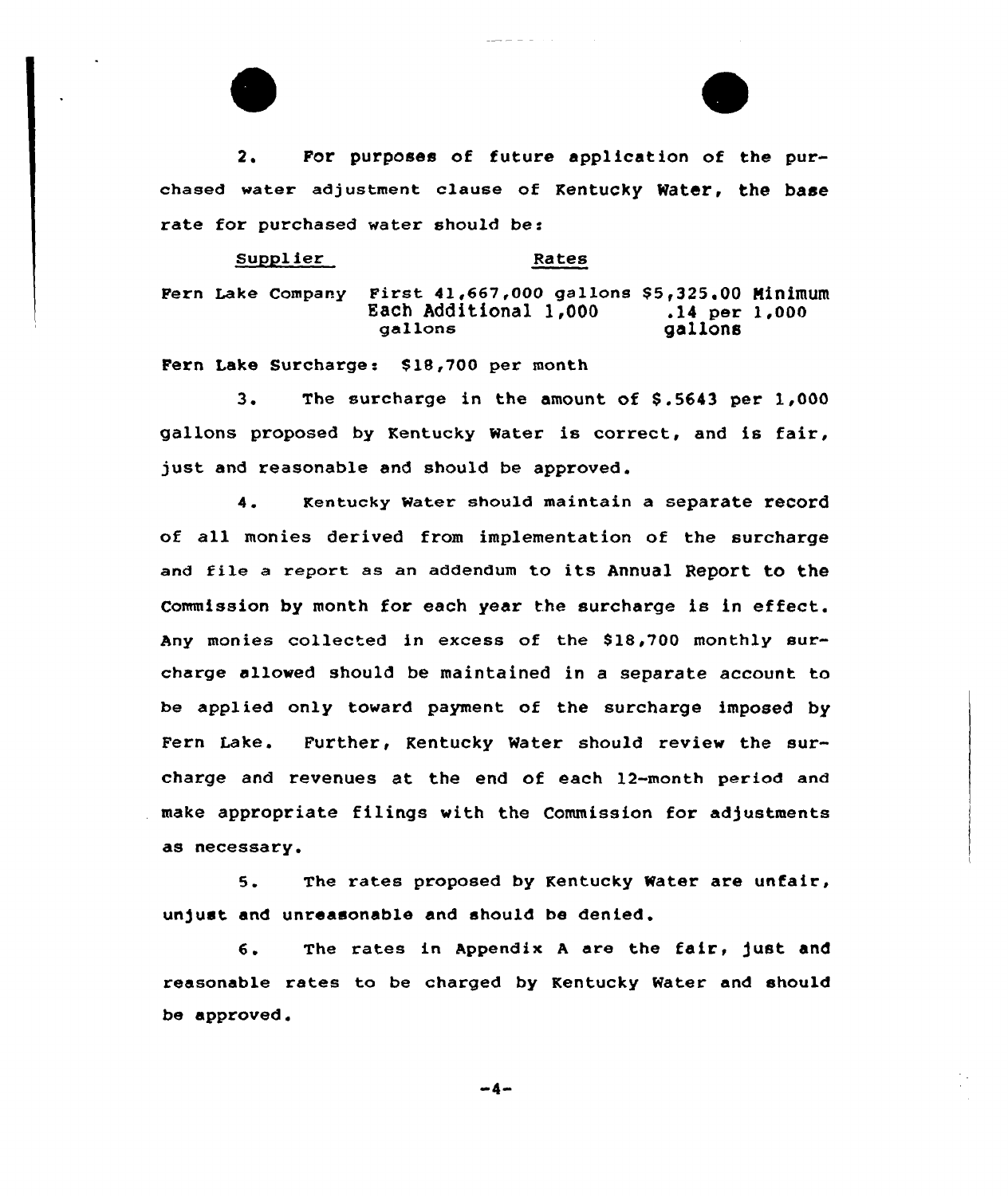IT IS THEREFORE ORDERED that the rates proposed by Kentucky Water be and they hereby are denied.

IT IS FURTHER ORDERED that the rates and surcharge in Appendix <sup>A</sup> be and they hereby are approved effective for service rendered on and after January 1, 1984,

IT IS FURTHER ORDERED that Kentucky Water shall maintain <sup>a</sup> separate record of all monies derived from the surcharge and file <sup>a</sup> report in accordance with Finding No. <sup>5</sup> herein.

IT IS FURTHER ORDERED that any monies collected in excess of the \$18,700 monthly surcharge allowed shall be maintained in a separate account to be applied only toward payment of the surcharge imposed by Fern Lake. Further, Kentucky Water shall review the surcharge and revenues at the end of each 12-month period and make appropriate filings with the Commission for adjustments as necessary.

IT IS FURTHER ORDERED that for purposes of future application of Kentucky Water's purchased water adjustment clause, the base rate for purchased water shall be:

| Supplier          | First $41,667,000$ gallons | \$5325.00 Minimum |
|-------------------|----------------------------|-------------------|
| Fern Lake Company | Each additional 1,000      | $.14$ per $1,000$ |
|                   | gallons                    | gallons           |

Fern Lake Surcharge: 918,700 per month

IT IS FURTHER ORDERED that, within 30 days of the date of this Order, Kentucky Water shall file its revised tariff sheets setting out the rates and charges approved herein.

 $-5-$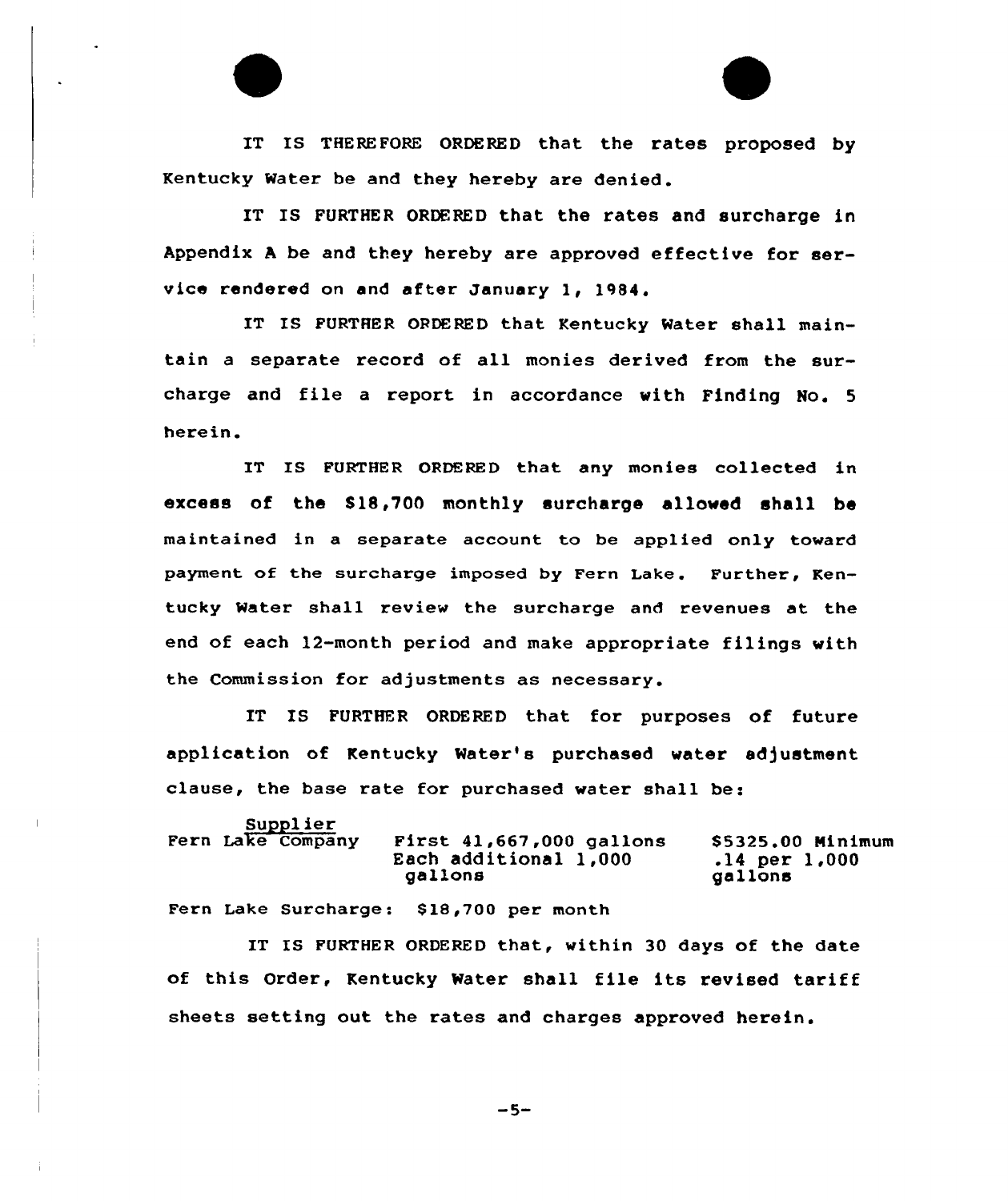

Done at Frankfort, Kentucky, this 26th day of January,

1984.

بالرامي بتربت بتنجيب

PUBLIC SERVICE COMMISSION

hall Chd I pm Z Vice Chairman l<br>L**zd**ų

**Commissioner** 

ATTE ST:

**Secretary**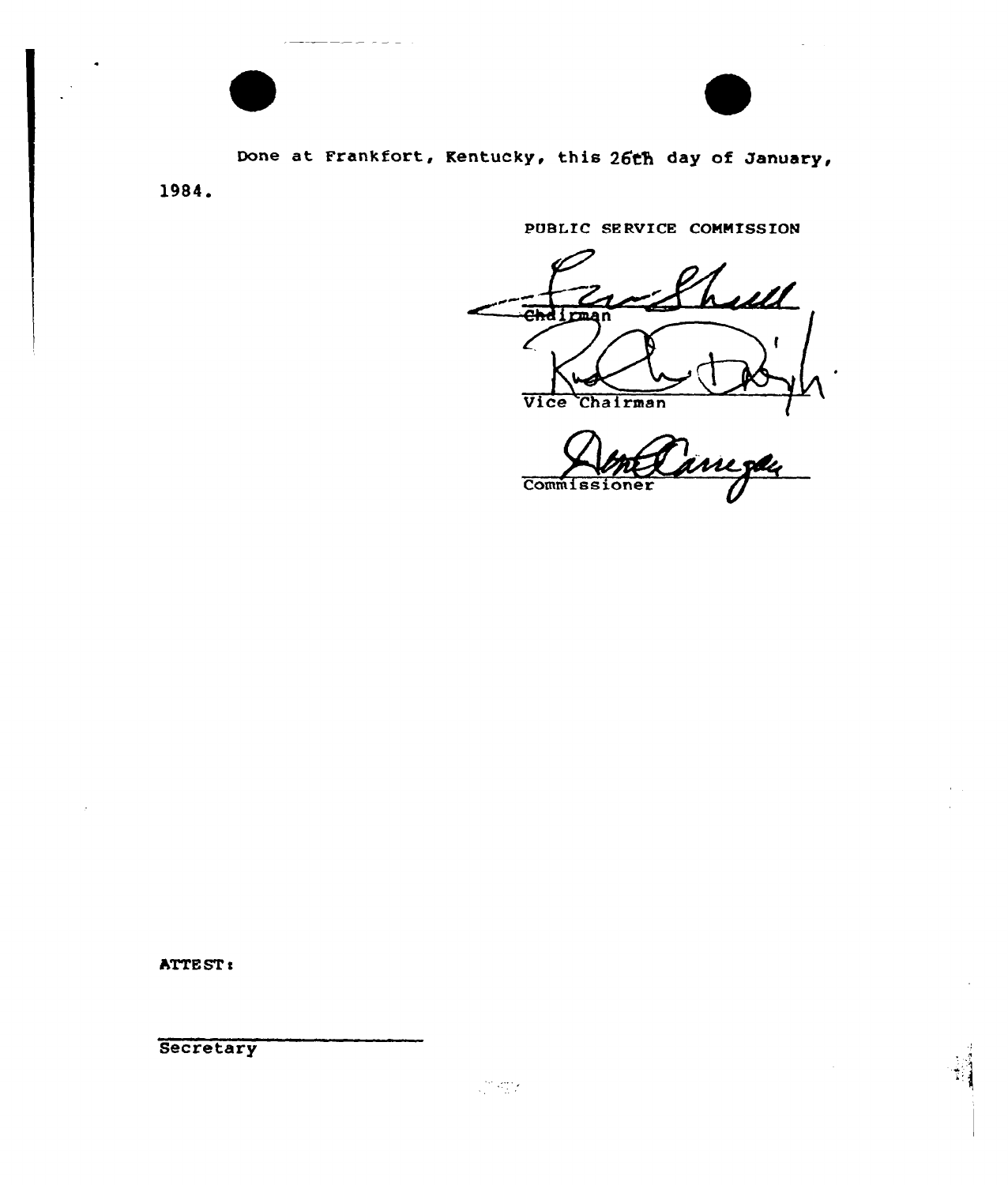#### APPENDIX A

للمرابط المساحي

## APPENDIX TO ORDER OF THE PUBLIC SERVICE COMMISSION IN CASE NO. 8370-A DATED 1/26/84

The following rates are prescribed for customers of Kentucky Mater Service Company, Inc., receiving water service in Niddlesboro, Kentucky, and environs. All other rates and charges not specifically mentioned herein shall remain the same as those in effect under authority of the Commission prior to the effective date of this Order.

Rates: Monthly

## Middlesboro

| First | $1,000$ gallons  | $$5.15$ (Minimum) |  |                            |
|-------|------------------|-------------------|--|----------------------------|
| Next  | $9,000$ gallons  |                   |  | 2.00 per 1,000 gallons     |
| Next  | 15,000 gallons   |                   |  | 1.90 per 1,000 gallons     |
| Next  | $25,000$ gallons |                   |  | 1.75 per 1,000 gallons     |
| Next  | 50,000 gallons   |                   |  | 1.60 per 1,000 gallons     |
| Over  | 100,000 gallons  |                   |  | $1.45$ per $1,000$ gallons |